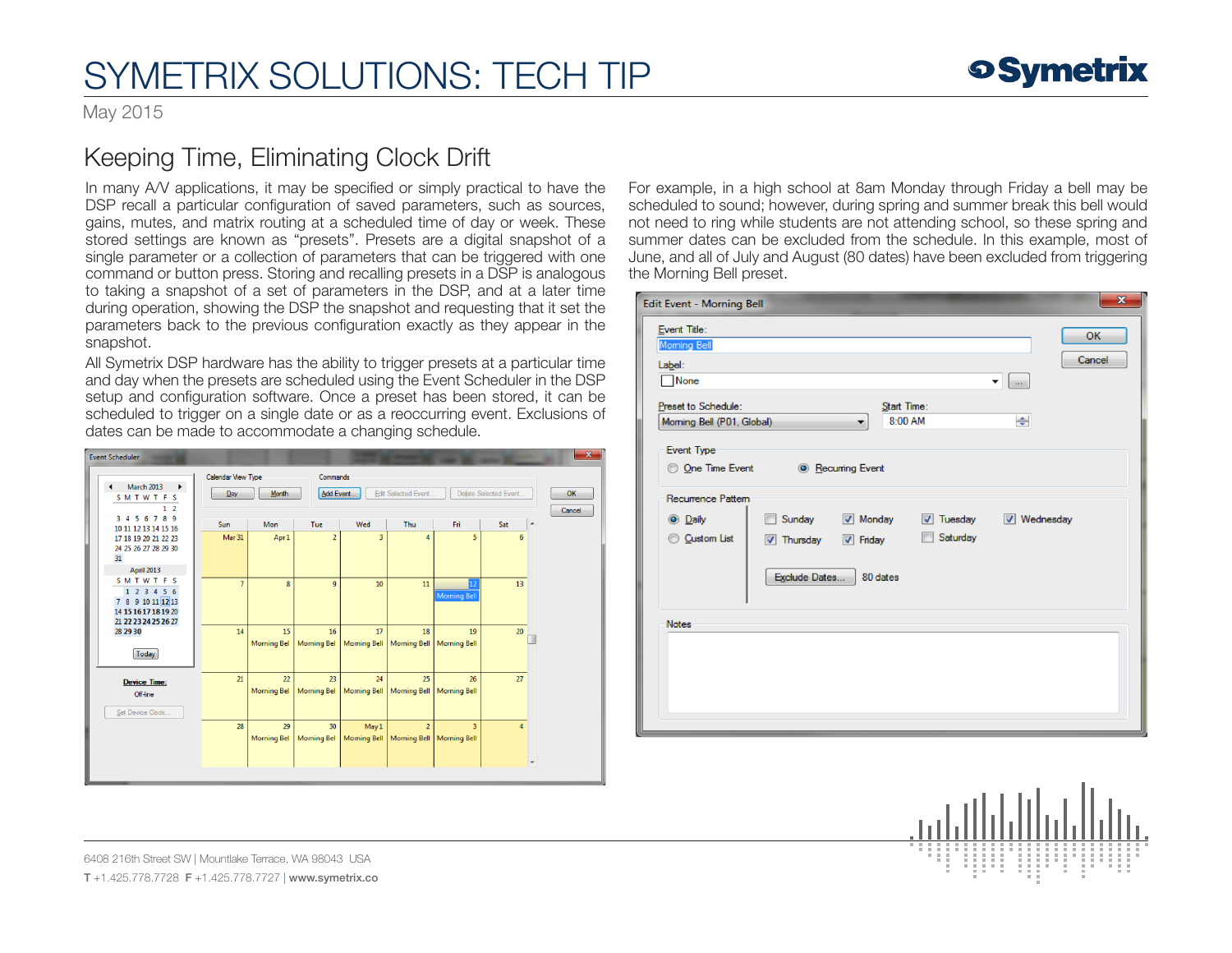### **9 Symetrix**

May 2015

There is a problem that can arise when presets are scheduled to be triggered at a particular time and day, and this problem is called "clock drift". In order for the DSP to trigger a scheduled event, the DSP must keep a real-time, internalrunning clock, so that it knows the current time and day. This clock is generated by an internal oscillating crystal, which over time "drifts" ever so slightly away from the actual time of day. This drift is usually quite small, on the order of 10 ppm (20 ppm worst case) or 6 seconds/week. This means however, that after one year of operation the internal clock could drift by 314 seconds, and as such the Morning Bell preset in the previous example would be triggered 5 minutes early after one year. After 5 years the preset would sound approximately 26 minutes early, which in most cases would be unacceptable.

What can be done to fix or stop clock drift?

The best approach is to synchronize the DSP to an NTP Server

#### Synch the DSP to an NTP Server:

Network Time Protocol (NTP) is a networking protocol for clock synchronization between computer systems over packet-switched, variable-latency data networks. In operation since before 1985, NTP is one of the oldest Internet protocols in use.

If the DSP resides on a network that contains a server providing NTP services, the DSPs clock can sync with that server by Enabling NTP Synchronization and entering the NTP server's IP address. If the DSP has a valid network route to the internet, any publicly available NTP server may be used.

Click this link for a list of public NTP server IP addresses hosted on the Internet: <http://tf.nist.gov/tf-cgi/servers.cgi>

In the Symetrix Jupiter and Zone Mix 761 software, the NTP server IP field is accessed in the Event Scheduler by clicking the 'Set Device Clock' button and then the 'Advanced' button.

| <b>Set Device Clock</b>                                                                                                                                                                                                                                                                                                                                                                                            |                         |         |            |                             |
|--------------------------------------------------------------------------------------------------------------------------------------------------------------------------------------------------------------------------------------------------------------------------------------------------------------------------------------------------------------------------------------------------------------------|-------------------------|---------|------------|-----------------------------|
| <b>Current Time</b><br>Time:<br>Date:                                                                                                                                                                                                                                                                                                                                                                              | 3:01:24 PM<br>4/12/2013 | ÷<br>▦▾ | Sync to PC | OK<br>Cancel<br><< Advanced |
| Time Zone<br>(UTC-08:00) Pacific Time (US & Canada)<br>Automatically adjust clock for daylight saving changes<br><b>NTP Server</b><br>To automatically synchronize the device's date and time, first<br>click the Network Time Protocol (NTP) synchronization<br>checkbox below, then enter the IP address of an NTP server.<br><b>V</b> Enable NTP Synchronization<br>NTP Server IP Address: 216 . 228 . 192 . 69 |                         |         |            |                             |

In Symetrix Solus, the NTP server IP must be entered using SymNet Remote Terminal and the "Write NTP" command.

Locate SymNet Remote Terminal (c:>Program Files>Symetrix>SymNet Designer 10.0) and then type "WN <IP Address of NTP server> (Example: WN 192.168.100.23)

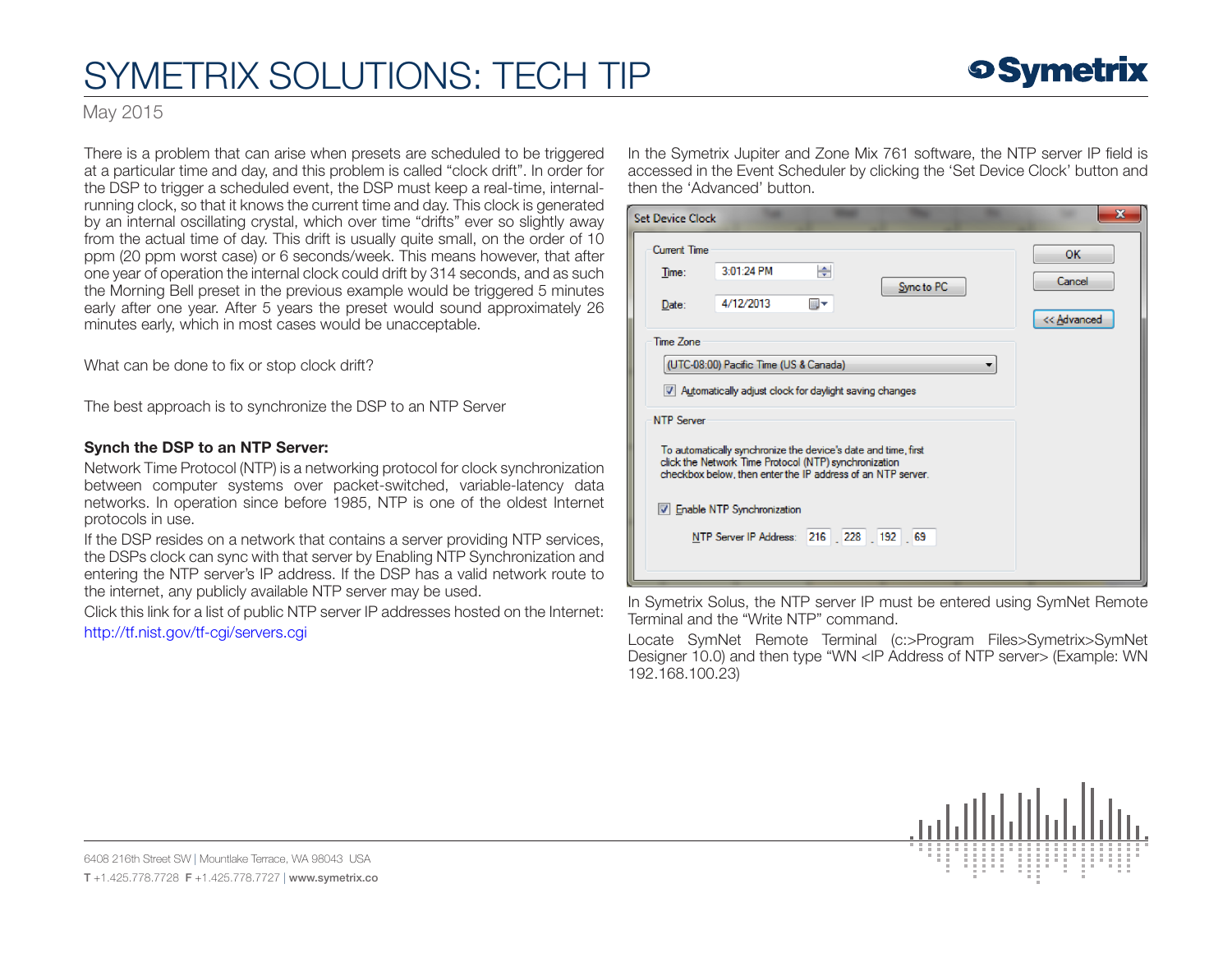

May 2015

| SymNet Remote Terminal                                                  | $\Box$<br>$\Sigma$<br>$\qquad \qquad \Box$ | Radius 12x8 Unit Properties                 | $\mathbf{x}$                           |
|-------------------------------------------------------------------------|--------------------------------------------|---------------------------------------------|----------------------------------------|
| File Edit Options Help                                                  |                                            |                                             |                                        |
| IP Address:<br>Type command, hit 'Send' button or Enter                 |                                            | Name<br>Radius 12x8                         | OK                                     |
| 192 . 168 . 100 . 127 $\boxed{\bullet}$<br>wn 192.168.100.23            | a<br>▾<br>Send                             |                                             | Cancel                                 |
| <b>Status:</b><br>O On-line O Off-line<br>Received Text (3 lines):      | Clear Display                              | $\vert$ ?<br>Network Name:<br>Radius-12x8-1 |                                        |
| WN 192.168.100.23                                                       |                                            |                                             |                                        |
| 1>Write NTP IP address to 192.168.100.23 succeeded                      |                                            | Unit Options                                |                                        |
| 1                                                                       |                                            | Locate Unit<br>$\nabla$ Enabled             |                                        |
|                                                                         |                                            |                                             | Configure External Control Inputs      |
|                                                                         |                                            | IP Address:                                 |                                        |
|                                                                         |                                            | 0.0.0.0.0                                   |                                        |
|                                                                         |                                            | <b>WAN Port:</b>                            | Upgrade Firmware                       |
|                                                                         |                                            | 0                                           |                                        |
|                                                                         |                                            |                                             | Configure Remote Control Ports         |
|                                                                         |                                            | Archive site file when going on-line        |                                        |
|                                                                         |                                            | TV Enable event server in this unit         | Colors                                 |
|                                                                         |                                            | NTP Clock Synchronization                   | Change Text Color                      |
| $\left($<br>m.                                                          |                                            |                                             |                                        |
|                                                                         |                                            | <b>Disabled (free-running)</b>              | Change Background Color                |
| In SymNet Composer each DSP can be set to a NTP server by accessing the |                                            | O NTP Client (enter NTP server IP)          | Click 'Save Colors' to save this color |
| unit properties.                                                        |                                            | 216 . 228 . 192 . 69                        | scheme for all newly placed units.     |
|                                                                         |                                            |                                             | Save Colors                            |

*Note: Symetrix Legacy and Express hardware does not support NTP clock sync*